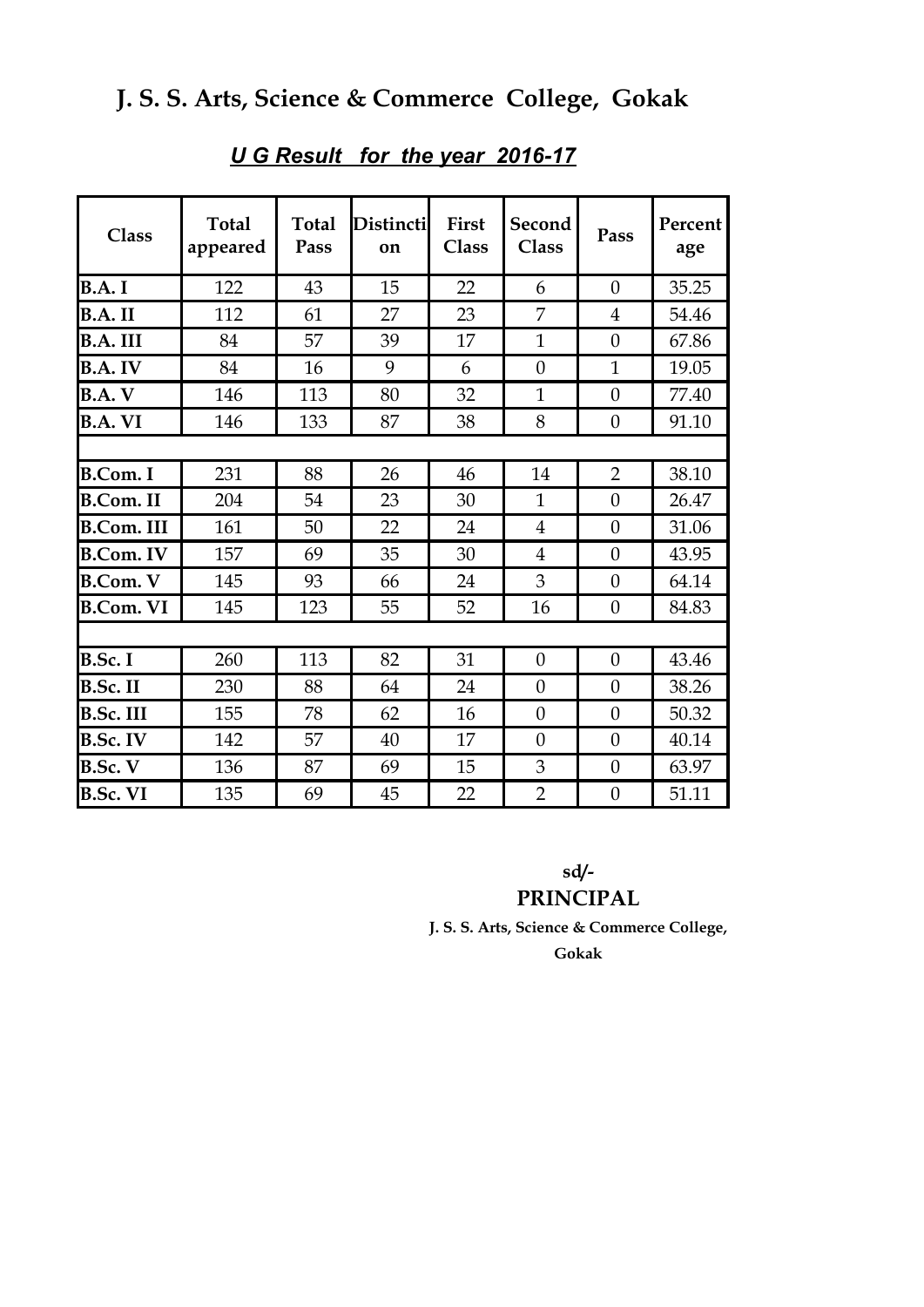| <b>Class</b>      | <b>Total</b><br>appeared | <b>Total</b><br>Pass | Distincti<br>on | First<br><b>Class</b> | Second<br><b>Class</b> | Pass             | Percent<br>age |  |
|-------------------|--------------------------|----------------------|-----------------|-----------------------|------------------------|------------------|----------------|--|
| <b>B.A.I</b>      | 83                       | 26                   | 12              | 8                     | 6                      | $\theta$         | 31.33          |  |
| B.A.II            | 80                       | 45                   | 23              | 18                    | $\overline{2}$         | $\overline{2}$   | 56.25          |  |
| B.A. III          | 105                      | 61                   | 29              | 19                    | 8                      | 5                | 58.10          |  |
| B.A. IV           | 102                      | 57                   | 23              | 26                    | 6                      | $\overline{2}$   | 55.88          |  |
| <b>B.A.V</b>      | 79                       | 68                   | 46              | 16                    | 6                      | $\theta$         | 86.08          |  |
| <b>B.A. VI</b>    | 78                       | 68                   | 42              | 22                    | $\overline{4}$         | $\boldsymbol{0}$ | 87.18          |  |
|                   |                          |                      |                 |                       |                        |                  |                |  |
| <b>B.Com.</b> I   | 175                      | 78                   | 22              | 40                    | 14                     | $\overline{2}$   | 44.57          |  |
| <b>B.Com. II</b>  | 168                      | 71                   | 28              | 33                    | 10                     | $\overline{0}$   | 42.26          |  |
| <b>B.Com. III</b> | 185                      | 53                   | 40              | 13                    | $\theta$               | $\theta$         | 28.65          |  |
| <b>B.Com. IV</b>  | 176                      | 80                   | 29              | 37                    | 13                     | $\mathbf{1}$     | 45.45          |  |
| <b>B.Com. V</b>   | 142                      | 99                   | 60              | 27                    | 10                     | $\overline{2}$   | 69.72          |  |
| <b>B.Com. VI</b>  | 141                      | 100                  | 58              | 31                    | 11                     | $\overline{0}$   | 70.92          |  |
|                   |                          |                      |                 |                       |                        |                  |                |  |
| B.Sc. I           | 251                      | 111                  | 82              | 27                    | $\overline{2}$         | $\theta$         | 44.22          |  |
| B.Sc. II          | 247                      | 112                  | 79              | 30                    | 3                      | $\theta$         | 45.34          |  |
| <b>B.Sc. III</b>  | 202                      | 142                  | 104             | 38                    | $\overline{0}$         | $\theta$         | 70.30          |  |
| <b>B.Sc. IV</b>   | 200                      | 86                   | 59              | 27                    | $\overline{0}$         | $\theta$         | 43.00          |  |
| B.Sc. V           | 103                      | 54                   | 39              | 15                    | $\overline{0}$         | $\theta$         | 52.43          |  |
| <b>B.Sc. VI</b>   | 100                      | 53                   | 39              | 12                    | $\overline{2}$         | $\boldsymbol{0}$ | 53.00          |  |

#### *U G Result for the year 2017 - 18*

**sd/-**

#### **PRINCIPAL**

**J. S. S. Arts, Science & Commerce College,**

**Gokak**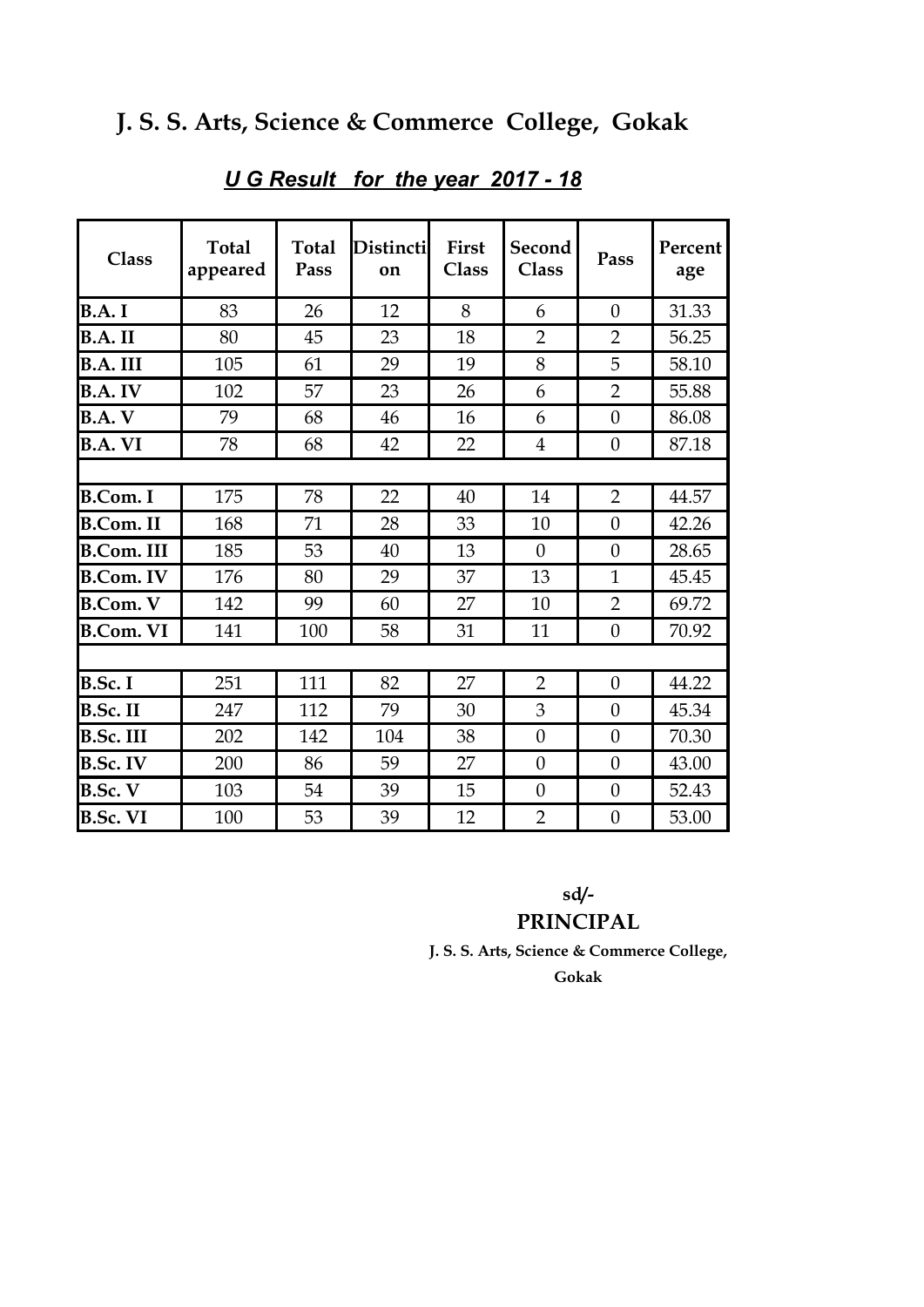| <b>Class</b>      | <b>Total</b><br>appeared | <b>Total</b><br>Pass | <b>Distincti</b><br>on | First<br><b>Class</b> | Second<br><b>Class</b> | Pass             | Percent<br>age |
|-------------------|--------------------------|----------------------|------------------------|-----------------------|------------------------|------------------|----------------|
| <b>B.A.I</b>      | 78                       | 29                   | 13                     | 12                    | $\overline{4}$         | $\overline{0}$   | 37.18          |
| B.A.II            | 73                       | 42                   | 18                     | 18                    | 3                      | 3                | 57.53          |
| B.A. III          | 73                       | 55                   | 32                     | 17                    | $\mathbf{1}$           | 5                | 75.34          |
| <b>B.A. IV</b>    | 71                       | 39                   | 31                     | 5                     | 3                      | $\boldsymbol{0}$ | 54.93          |
| B.A. V            | 92                       | 72                   | 43                     | 24                    | 5                      | $\overline{0}$   | 78.26          |
| <b>B.A. VI</b>    | 92                       | 78                   | 32                     | 14                    | 13                     | 19               | 84.78          |
|                   |                          |                      |                        |                       |                        |                  |                |
| <b>B.Com. I</b>   | 147                      | 83                   | 30                     | 45                    | 7                      | $\mathbf{1}$     | 56.46          |
| <b>B.Com. II</b>  | 141                      | 75                   | 34                     | 34                    | 6                      | $\mathbf{1}$     | 53.19          |
| <b>B.Com. III</b> | 146                      | 67                   | 33                     | 28                    | $\overline{4}$         | $\boldsymbol{0}$ | 45.89          |
| <b>B.Com. IV</b>  | 143                      | 88                   | 37                     | 39                    | 12                     | $\overline{0}$   | 61.54          |
| <b>B.Com. V</b>   | 142                      | 86                   | 47                     | 33                    | 6                      | $\overline{0}$   | 60.56          |
| <b>B.Com. VI</b>  | 144                      | 110                  | 36                     | 28                    | $\overline{2}$         | 44               | 76.39          |
|                   |                          |                      |                        |                       |                        |                  |                |
| B.Sc. I           | 26                       | 112                  | 68                     | 42                    | $\overline{2}$         | $\boldsymbol{0}$ | 430.77         |
| <b>B.Sc. II</b>   | 270                      | 116                  | 61                     | 47                    | 8                      | $\overline{0}$   | 42.96          |
| <b>B.Sc. III</b>  | 213                      | 140                  | 65                     | 59                    | 16                     | $\theta$         | 65.73          |
| <b>B.Sc. IV</b>   | 210                      | 132                  | 96                     | 34                    | $\overline{2}$         | $\boldsymbol{0}$ | 62.86          |
| <b>B.Sc. V</b>    | 183                      | 100                  | 66                     | 32                    | $\overline{2}$         | $\theta$         | 54.64          |
| <b>B.Sc. VI</b>   | 180                      | 91                   | 60                     | 26                    | 3                      | $\boldsymbol{0}$ | 50.56          |

## *U G Result for the year 2018-19*

#### **sd/- PRINCIPAL**

**J. S. S. Arts, Science & Commerce College,**

**Gokak**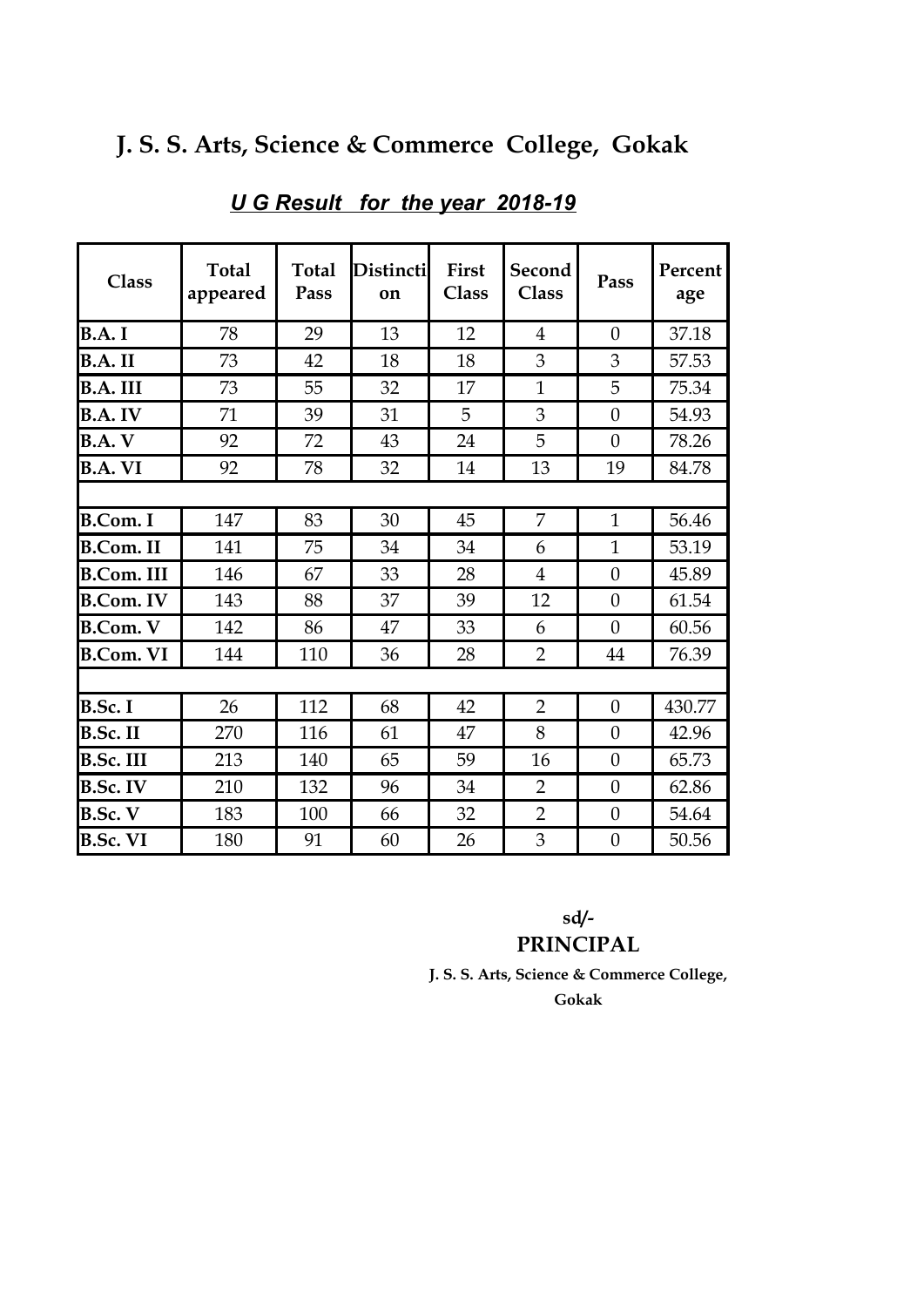|  |  |  |  |  |  |  | J. S. S. Arts, Science & Commerce College, Gokak |  |  |  |
|--|--|--|--|--|--|--|--------------------------------------------------|--|--|--|
|--|--|--|--|--|--|--|--------------------------------------------------|--|--|--|

| <b>Class</b>      | <b>Total</b><br>appeared | <b>Total</b><br>Pass | Distincti<br>on      | First<br><b>Class</b>               | Second<br><b>Class</b> | Pass             | Percent<br>age |  |
|-------------------|--------------------------|----------------------|----------------------|-------------------------------------|------------------------|------------------|----------------|--|
| B.A.I             | 118                      | 106                  | 35                   | 36                                  | 15                     | $\boldsymbol{0}$ | 89.83          |  |
| B.A.II            | 115                      | 115                  |                      | Promoted                            |                        |                  |                |  |
| <b>B.A. III</b>   | 70                       | 68                   | 25                   | 24                                  | 12                     | 7                | 97.14          |  |
| <b>B.A.IV</b>     | 67                       | 67                   |                      | Promoted                            |                        |                  |                |  |
| <b>B.A.V</b>      | 65                       | 42                   | 14                   | $\mathbf{1}$<br>6<br>$\overline{2}$ |                        |                  | 64.62          |  |
| <b>B.A. VI</b>    | 68                       | 64                   | 53                   | 10                                  | $\mathbf{1}$           | $\theta$         | 94.12          |  |
|                   |                          |                      |                      |                                     |                        |                  |                |  |
| <b>B.Com.</b> I   | 139                      | 130                  | 37                   | 38                                  | 40                     | 16               | 93.53          |  |
| <b>B.Com. II</b>  | 144                      | 144                  | Promoted             |                                     |                        |                  | 100.00         |  |
| <b>B.Com. III</b> | 129                      | 124                  | 48                   | 46<br>20                            |                        | 10               | 96.12          |  |
| <b>B.Com. IV</b>  | 130                      | 130                  | Promoted             |                                     |                        |                  | 100.00         |  |
| <b>B.Com. V</b>   | 130                      | 129                  | 58                   | $\theta$<br>42<br>28                |                        |                  | 99.23          |  |
| <b>B.Com. VI</b>  | 144                      | 110                  | 36                   | $\overline{2}$<br>28                |                        | 44               | 76.39          |  |
|                   |                          |                      |                      |                                     |                        |                  |                |  |
| B.Sc. I           | 245                      | 233                  | 60                   | 85                                  | 52                     | 36               | 95.10          |  |
| <b>B.Sc. II</b>   | 221                      | 221                  | Promoted             |                                     |                        | 100.00           |                |  |
| <b>B.Sc. III</b>  | 231                      | 221                  | 15<br>57<br>59<br>50 |                                     |                        |                  | 95.67          |  |
| <b>B.Sc. IV</b>   | 223                      | 223                  |                      |                                     | Promoted               |                  | 100.00         |  |
| <b>B.Sc. V</b>    | 196                      | 191                  | 97                   | 60                                  | 29                     | 5                | 97.45          |  |
| <b>B.Sc. VI</b>   | 197                      | 190                  | 121                  | 8<br>17<br>44                       |                        |                  |                |  |

### *U G Result for the year 2019-20*

**sd/- PRINCIPAL**

**J. S. S. Arts, Science & Commerce College, Gokak**